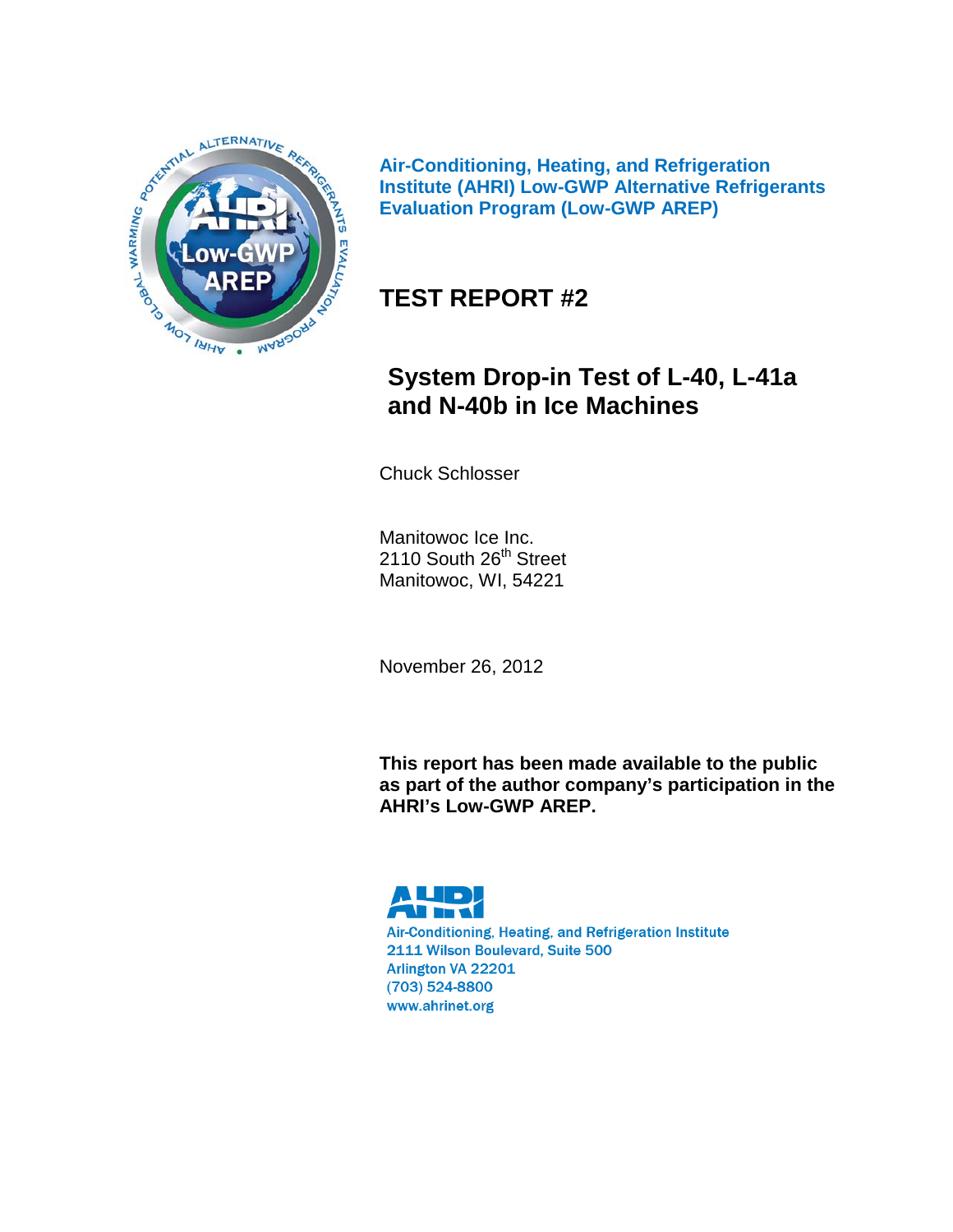List of Tested Refrigerants' Compositions (Mass%)

| $L-40$  | R-32/R-152a/R-1234yf/R-1234ze(E) (40/10/20/30) |
|---------|------------------------------------------------|
| l L-41a | R-32/R-1234yf/R-1234ze(E) (73/15/12)           |
| l N-40b | R-32/R-125/R-134a/R-1234yf (25/25/20/30)       |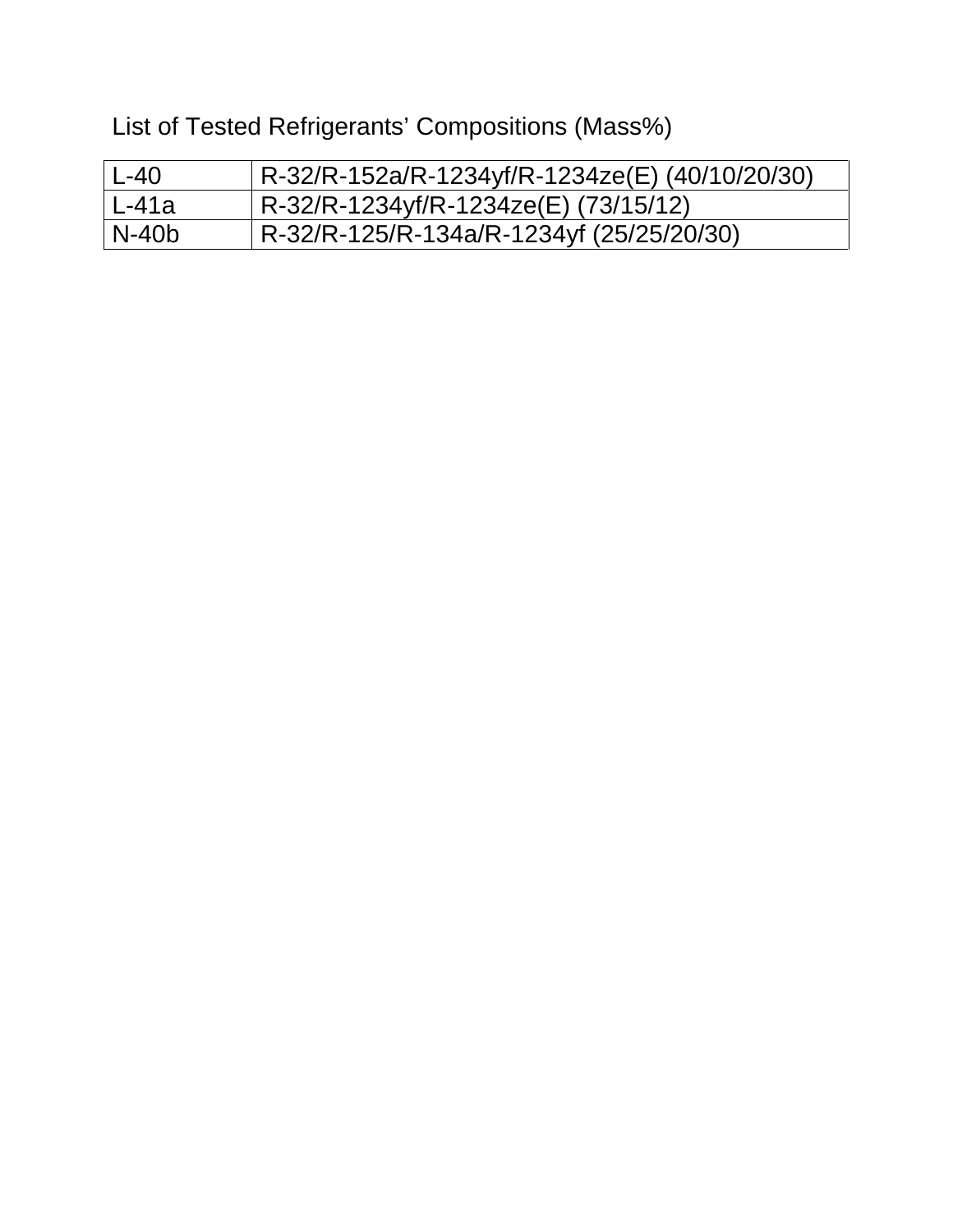#### **AHRI Low-GWP AREP Report.**

From Manitowoc Ice Inc. Written by: Chuck Schlosser Revised August 17, 2012

**Purpose**: To support the AHRI Low-GWP AREP program, and to test and compare several proposed Low GWP refrigerants that might have potential for usage in ice machine applications.

#### **Test Refrigerants:**

 Honeywell L-40, was compared to R-404A. Honeywell N-40b, was compared to R-404A. National Refrigerants 50% R32+50% R134a, was to be compared to R-404A, but samples of the refrigerant were never received. Honeywell L-41a, was compared to R-410A.

**Application:** Ice machines are a medium temperature refrigeration application. Evaporator temperatures pull down to between  $+10$  and  $0$  °F during freeze cycles. During the harvest cycle the evaporator is warmed to between 40 ºF and 55 ºF typically. We typically freeze and harvest 3-5 batches of ice per hour depending on conditions.

**Test Equipment:** Two test machines were selected to use in comparing the refrigerants. The first test machine was a Manitowoc model IY1404A-261. This unit is a self contained air-cooled unit, rated for indoor duty. The unit is typically used in larger full service restaurants, larger nightclubs and bars, along with institutional applications. The operating window for this machine is  $+40$  °F to  $+110$  °F ambient. This unit uses a hot gas harvest system. The unit is manufactured with a Bristol model R92J343ABCA compressor.

The second test machine was a Manitowoc model IB1094YC-161, connected to a model ICVD1095-261 condensing unit using an RC36, (35 feet), line set. This unit has the ice making head section located indoors, and a remote condensing unit located outside, typically on the roof. This unit was designed to fit on top of ice dispensers which are commonly used in fast food restaurants and "C' store applications. It is designed to produce a lot of ice very quietly in a customer environment. The operating window for the outdoor condensing unit is -20  $\textdegree$ F to +120  $\textdegree$ F ambient. This unit uses a cool vapor harvest system. This unit is manufactured with a Bristol model R92J253ABCA compressor.

**High Glide Refrigerants:** Besides the usual leak concerns associated with high glide refrigerants, we did see a lot of unusual expansion valve hunting during these tests. We do run very low superheat settings, but our valves operate with little of no hunting. Whether this was a result of the refrigerant glide of just slightly different pressures and temperatures associated with the test refrigerants, it was hard to tell. If we went forward with one of these refrigerants, the expansion valve bulb charges would need to be reviewed.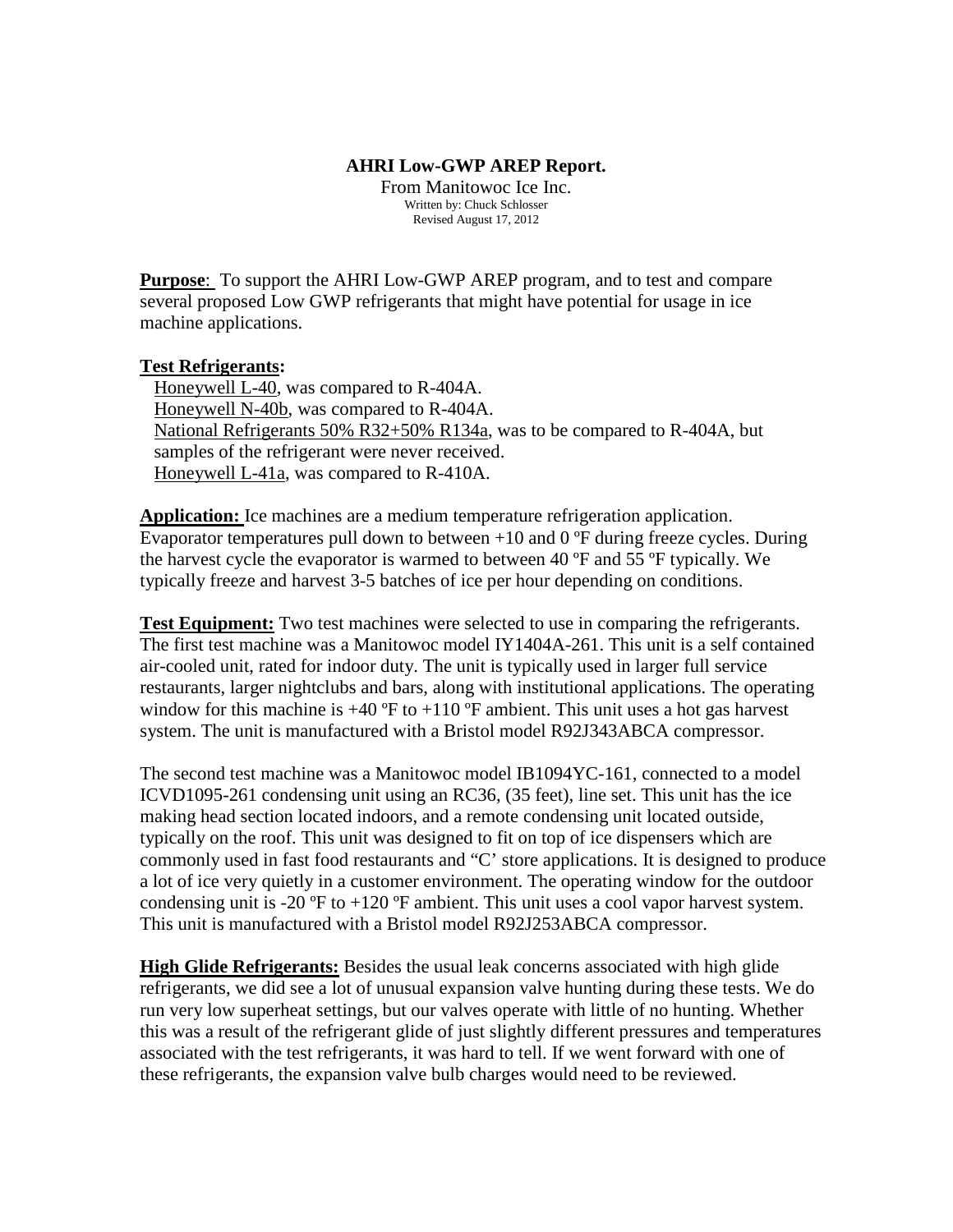When we look close at the results, the model IY1404A-261, which uses a hot gas harvest cycle, we saw very consistent results with all refrigerants. The model IB1074YC-161, which uses a cool vapor harvest system, worked real well with N-40b, and not as good with L-40 and L41a. While the reasons for this are not full understood, one thought is the refrigerant may be separating in the receiver tank, since we pull our cool vapor off the top of the receiver for the harvest cycle. We also use an accumulator in these systems, and we pull vapor off the top of the accumulator through the "J" tube. It is possible that the refrigerant we are pumping during the harvest cycle may not be what we think it is. This theory would have to be explored in greater detail if a high glide refrigerant was selected.

**Test Procedure:** All testing was done in accordance with AHRI Standard 810; and ASHRAE standard 29. Tests were conducted at 90/70 ºF, (90 ºF ambient / 70 ºF water), temperatures. This is the standard AHRI rating condition, and the point used to compare the performance of the various refrigerants against each other, against baseline data, and certified data. Ice was measured in pounds of ice produced per day, and energy was measured in kilowatt hours required to produce 100 pounds of ice. In all cases, we waited for the units to become stable at the test conditions, and than recorded six test runs, and the results were averaged, and mean data was reported.

Testing was also done on the self contained IY1404A-261 at  $40/50$ ,  $70/50$  and  $110/90$ , and on the IB1094YC-161 at -20/50, 70/50, and 120/90 just to see what happened to the new refrigerants when operated at the edges of the equipment's design envelope.

For the two refrigerants compared to R-404A; L-40, and N-40b, we tested both stock machines at 90/70 to verify they were typical and within AHRI tolerances. We than removed the R-404A refrigerant, removed the compressors and drained the oil, and replaced it with new POE oil, reinstalled the compressors, replaced the expansion valves with new same size adjustable expansion valves, (Manitowoc ice machines use fixed setting non-adjustable expansion valves), and replaced the filter drier. After evacuation, the system was charged with new refrigerant. Due to the high glide with the new refrigerants, we charged with liquid refrigerant only. We started out our charge searches at about 75% of the nameplate R-404A refrigerant charge, and followed our standard charge search procedures; we worked in 2 ounce increments on the IY1404A-261; and in 8 ounce increments on the IY1094YC-161 system, (remote systems have much larger refrigerant charge sizes).

Ice machines run with very low superheat setting on their expansion valves, and we did have to adjust the valves to match the superheat settings as close as possible to the standard R-404A valve settings. Ice machines use a suction-liquid line heat exchange to get higher superheat back at the compressor. The heat exchanger was not modified for these tests. No other components were changed or modified for the testing when we compared to R-404A refrigerant. Between testing each refrigerant, we would remove the compressor, and drained the oil and replaced it with new POE oil, and replaced the filter drier, to keep cross contamination to a minimum.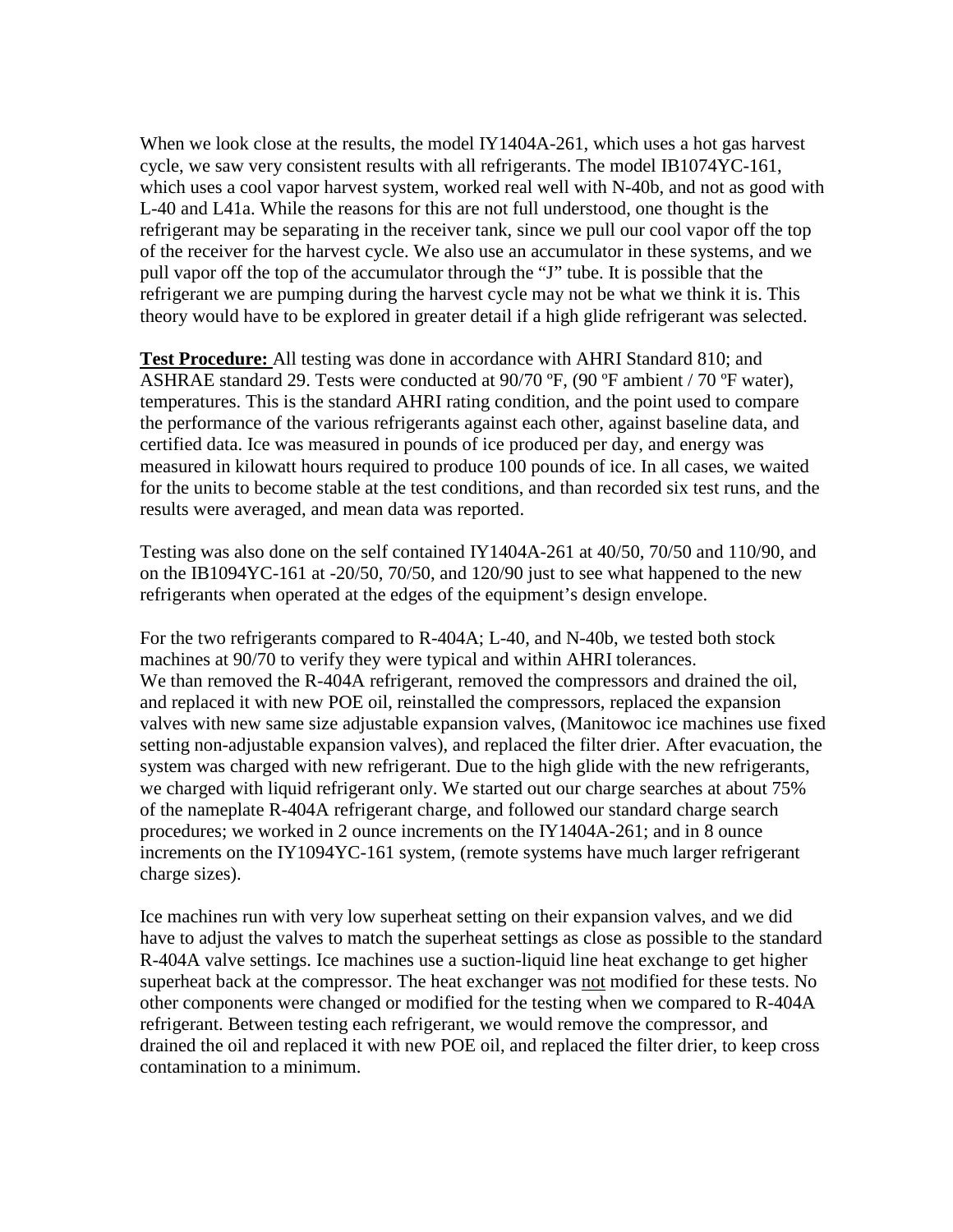The Honeywell L-41a refrigerant was compared to R-410A in the same two ice machines. Since the standard refrigerant in these two machines is R-404A, the machines had to be rebuilt with R-410A components, and retested with R-410A to get a reference point to compare L-41a against. We asked our suppliers such as Bristol, Danfoss, and Sporlan to provide equivalent R-410A components to use in our units for this test. We replaced the compressors, expansion valves, head pressure control valves, and pressure switches with equivalent R-410A parts, condenser coils remained the same. With R-410A, we used a Bristol model H82J173ABCA compressor in the IB1094YC system, and a Bristol model H82J243ABCA used in the IY1404A system. A charge search was run on both systems using R-410A refrigerant to establish a new performance baseline.

#### **Test Results: Performance at Rating 90/70 Rating Condition**

| IY1404A-261 Test Unit; R-404A Comparison |  |  |
|------------------------------------------|--|--|
|                                          |  |  |

|  |  | Refrig. Charge 90/70 Ice Change 90/70 Energy Change      | <b>Notes</b>                                                            |
|--|--|----------------------------------------------------------|-------------------------------------------------------------------------|
|  |  |                                                          | R-404A 46 oz 1180#/day ---- 4.88 Kwh/100# ---- AHRI Certified Rating    |
|  |  |                                                          | R-404A 46 oz $1227$ #/day ---- 4.88 Kwh/100# ---- Baseline on Test Unit |
|  |  | L-40 $41 \text{ oz}$ 1231#/day +3.2% 4.70 Kwh/100# -3.7% |                                                                         |
|  |  | N-40b 47 oz 1227#/day 0.0% 4.84 Kwh/100# -0.8%           |                                                                         |

#### **IB1094YC-161 Test Unit; R-404A Comparison**

|  |  | Refrig. Charge 90/70 Ice Change 90/70 Energy Change                       | <b>Notes</b>                                                        |
|--|--|---------------------------------------------------------------------------|---------------------------------------------------------------------|
|  |  |                                                                           | R-404A 180 oz 910#/day ---- 4.85 Kwh/100# --- AHRI Certified Rating |
|  |  |                                                                           | R-404A 180 oz 928#/day ---- 4.83 Kwh/100# --- Baseline on Test Unit |
|  |  | L-40 184 oz 861#/day -7.3% 5.32 Kwh/100# +10.1%                           |                                                                     |
|  |  | N-40b 144 oz $960\frac{\text{H}}{\text{day}} + 3.4\%$ 4.67 Kwh/100# -3.3% |                                                                     |

#### **IY1404A-261 Test Unit; R-410A Comparison**

|  |  | Refrig. Charge 90/70 Ice Change 90/70 Energy Change       | <b>Notes</b>                                                                      |
|--|--|-----------------------------------------------------------|-----------------------------------------------------------------------------------|
|  |  |                                                           | R-410A $\,$ 44 oz $\,$ 1037#/day --- $\,$ 4.26 Kwh/100# --- Baseline on Test Unit |
|  |  | L-41a $38 \text{ oz}$ 1030#/day -0.7% 4.08 Kwh/100# -4.3% |                                                                                   |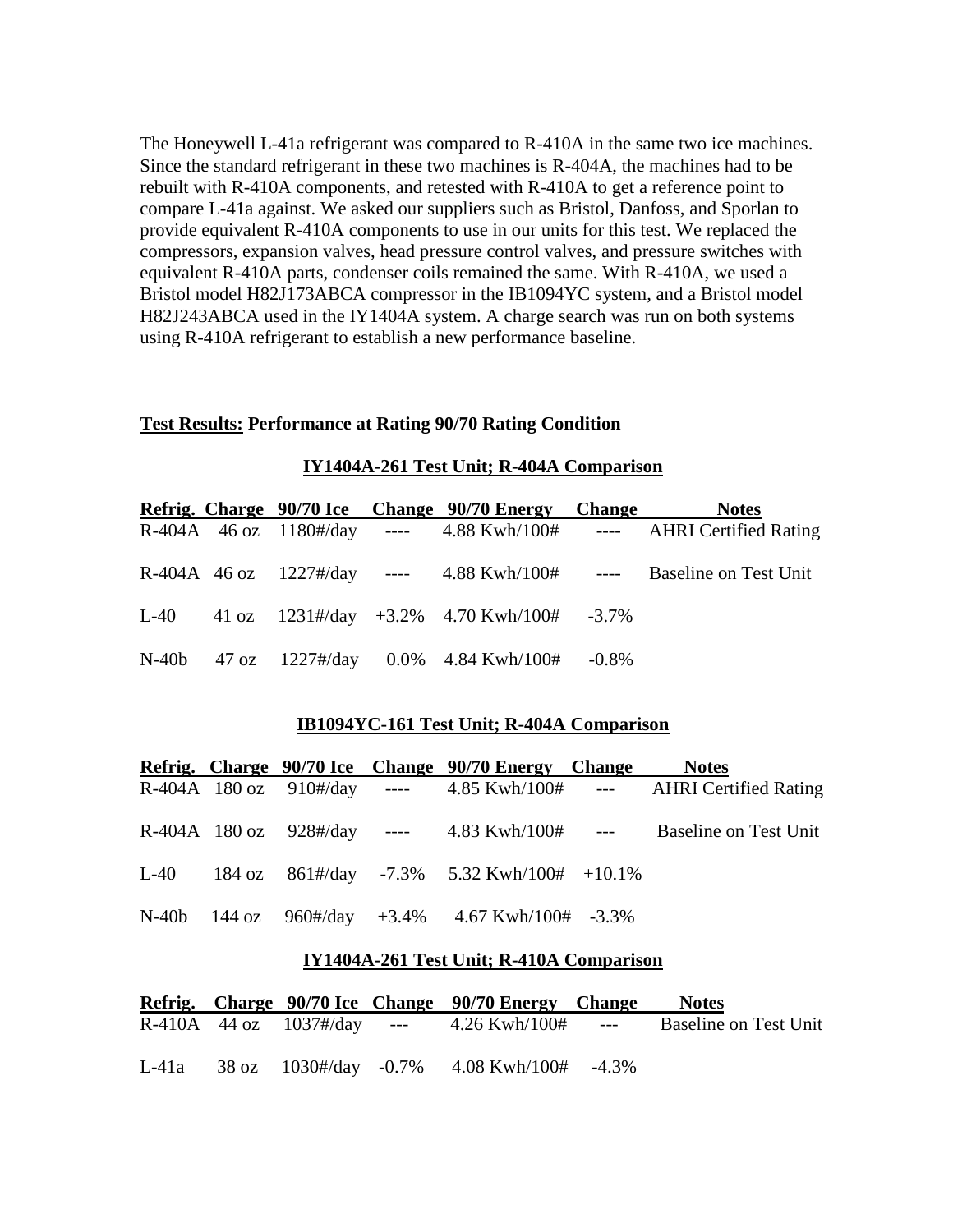### **IB1094YC-161 Test Unit; R-410A Comparison**

|  |  | Refrig. Charge 90/70 Ice Change 90/70 Energy Change       | <b>Notes</b>          |
|--|--|-----------------------------------------------------------|-----------------------|
|  |  | R-410A 240 oz 753#/day --- $4.64$ Kwh/100# ---            | Baseline on Test Unit |
|  |  | L-41a 240 oz $679\frac{H}{day}$ -9.9% 4.91 Kwh/100# +5.8% |                       |

## **Ice Capacity at Other Test Conditions:**

## **IY1404A-261 Test Unit**

| Refrig.  | $40/50 \text{ F}$                 | 70/50 F                           | 110/90 F                         | 90/70 F                           | <b>Notes</b>                |
|----------|-----------------------------------|-----------------------------------|----------------------------------|-----------------------------------|-----------------------------|
| $R-404A$ | $1520\frac{\text{H}}{\text{day}}$ | $1540\frac{\text{H}}{\text{day}}$ | $910\frac{\text{H}}{\text{day}}$ |                                   | <b>Typical Values</b>       |
| $R-404A$ |                                   |                                   |                                  | $1180\frac{\text{H}}{\text{day}}$ | <b>AHRI</b> Certified Value |
| $L-40$   | $1519\frac{\text{H}}{\text{day}}$ | $1481\frac{H}{day}$               | $932\frac{\text{H}}{\text{day}}$ | $1231\frac{H}{day}$               |                             |
| $N-40b$  | $1542\frac{\text{H}}{\text{day}}$ | $1537\frac{H}{day}$               | $920\frac{\text{H}}{\text{day}}$ | $1227\frac{H}{day}$               |                             |
| $L-41a$  | $1278\frac{\text{H}}{\text{day}}$ | $1166\frac{\text{H}}{\text{day}}$ | $761\frac{H}{day}$               | $1030\frac{\text{H}}{\text{day}}$ |                             |

### **IB1094YC-161 Test Unit**

| Refrig.  | $-20/50$ F                        | 70/50 F                           | 120/90 F                         | 90/70 F                          | <b>Notes</b>                |
|----------|-----------------------------------|-----------------------------------|----------------------------------|----------------------------------|-----------------------------|
| $R-404A$ | $1050\frac{\text{H}}{\text{day}}$ | $1070\frac{\text{H}}{\text{day}}$ | $670\frac{\text{H}}{\text{day}}$ |                                  | <b>Typical Values</b>       |
| $R-404A$ |                                   |                                   |                                  | $910\frac{\text{H}}{\text{day}}$ | <b>AHRI</b> Certified Value |
| $L-40$   | $962\frac{\text{H}}{\text{day}}$  | $963\frac{\text{H}}{\text{day}}$  | $580\frac{\text{H}}{\text{day}}$ | $861\frac{H}{day}$               |                             |
| $N-40b$  | $1063\frac{\text{H}}{\text{day}}$ | $1035\frac{\text{H}}{\text{day}}$ | $672\frac{H}{day}$               | $960\frac{\text{H}}{\text{day}}$ |                             |
| $L-41a$  | $755\frac{H}{day}$                | $675\frac{H}{day}$                | $469\frac{H}{day}$               | $679\frac{H}{day}$               |                             |